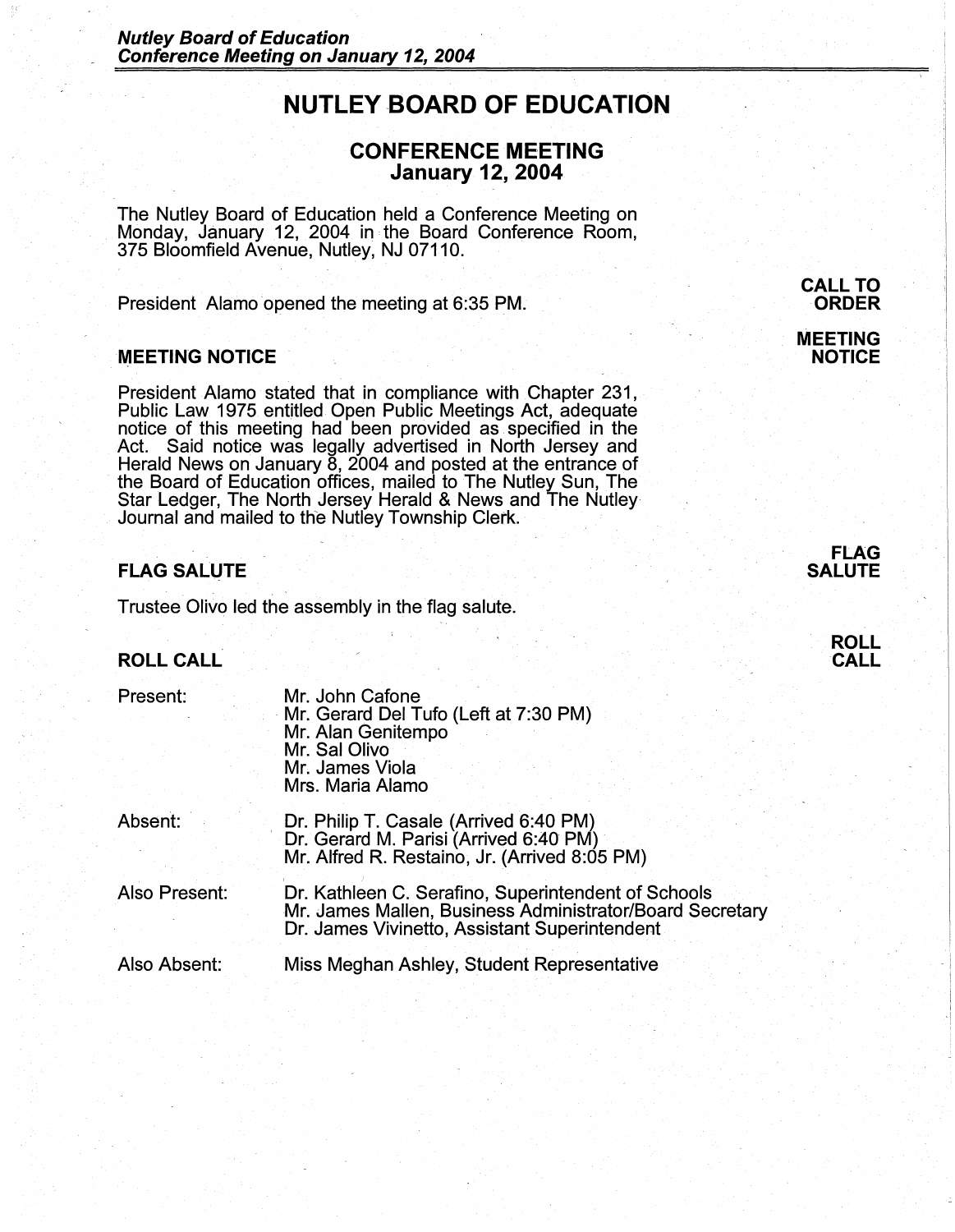At 6:40 PM Trustees Casale and Parisi entered this meeting.

#### **ITEMS DISCUSSED**

#### **1. Presentations**

Superintendent Serafino announced that there would be two presentations tonight. The first one was for the Franklin Middle She introduced Franklin Principal John Calicchio who summarized the need for a new course for our students who do not intend to attend college after high school graduation.

He introduced special education teacher Abigail Bergen who presented the specifics of the new proposed course on how to transition into the middle school and how to transition into the high school.

Extensive discussion ensued.

Director of Special Services Barbara Hirsch identified a need to more successfully address Differentiated Instruction strategies and summarized the reasons why. She then introduced elementary teacher Becky Olivo who spoke about the specifics of differentiation.

In conclusion, President Alamo thanked everyone for- their attendance and participation in tonight's presentations and the formulation of these programs.

#### **2. High School Renovations**

President Alamo introduced High School Principal Joe Zarra, Buildings and Grounds Manager Phil Nicolette and Construction Manager Alan Ianuzzi. They provided a verbal presentation and update on the renovations being done in Nutley High School. After extensive discussion, the Board thanked them for their attendance and informative presentation.

#### **3. Honoring John Walker**

President Alamo again discussed the possibility of naming the proposed new wing at the Franklin Middle School in honor of the late John Walker. The trustees generally agreed that they could support this recommendation. However, they disagreed on when the Board should approve a resolution to do so. In conclusion, the trustees agreed to wait until the full Board is present to again consider this matter.

At 7:30 PM Trustee Del Tufo left this meeting.

#### **ITEMS DISCUSSED**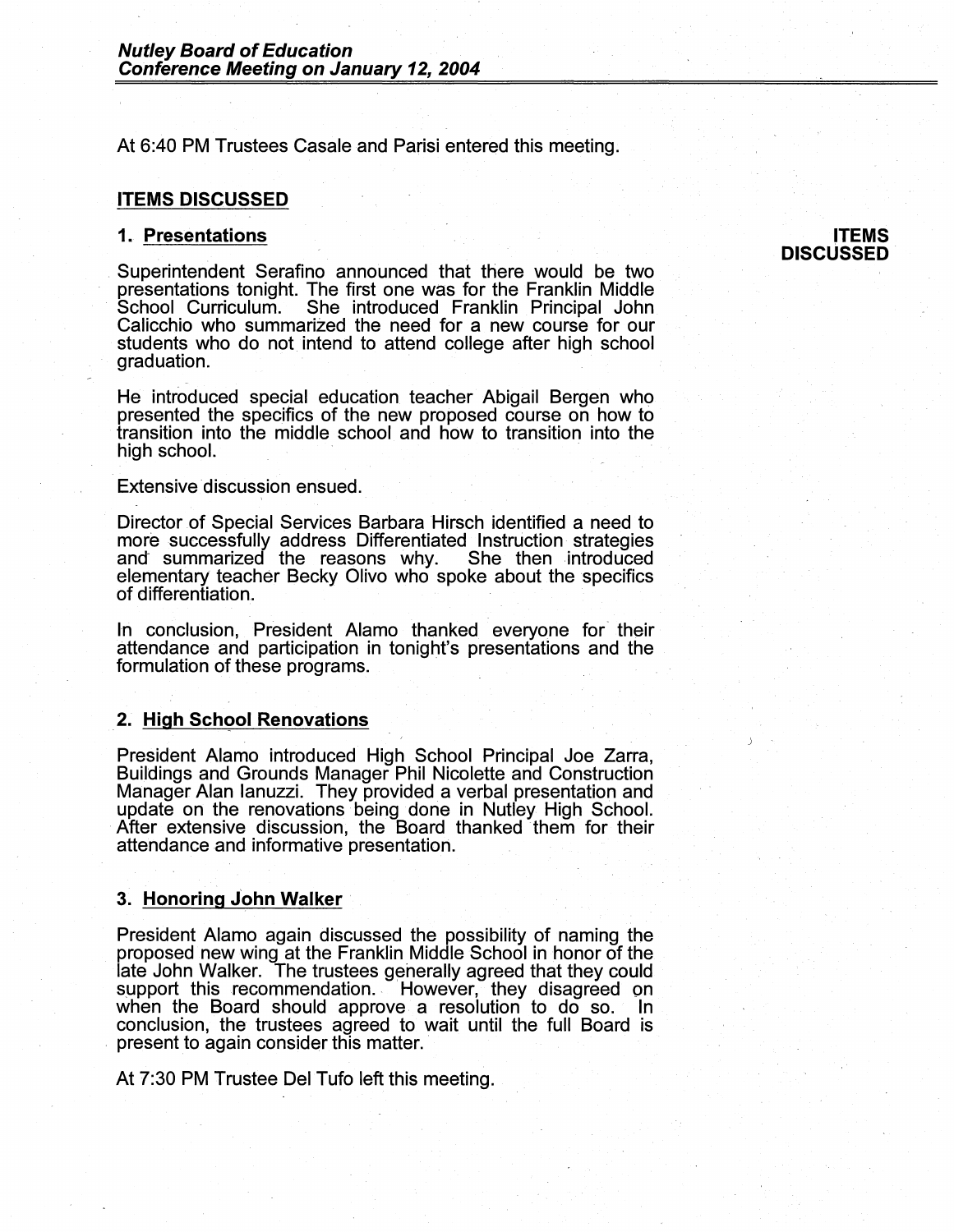# **4. Franklin School Referendum**

The trustees again discussed the possibility of putting a Franklin School referendum on the April 20, 2004 Annual School Election ballot. The trustees deliberated the date when they would act to approve a resolution authorizing a bond referendum question to be placed on the April 20, 2004 Annual School Election ballot.<br>They considered the timelines and recommendation of bond counsel Andrea Kahn to adopt the resolution at the February 23, 2004 Regular Meeting. In conclusion, the trustees agreed to consider taking action upon this matter at the February 9, 2004 Conference Meeting.

### **5. Old Business**

Trustee Catone asked if the policy committee could investigate and pursue a Board policy on the renaming of district schools and district property. Trustee Parisi, Chairperson of the Policy Committee, agreed to follow up and investigate.

Trustee Restaino complained about the condition of the Radcliffe School parking lot and fenced play area and the repairs and renovations that have been performed to date.

Trustee Parisi requested, and Assistant Superintendent Vivinetto provided, an update of the review of the policy revisions by Strauss Esmay.

# **MOTION TO ADJOURN TO EXECUTIVE SESSION**

At 8:45 PM Trustee Genitempo moved and Trustee Cafone seconded the following resolution:

WHEREAS, the Board of Education will be discussing matters exempt from public discussion pursuant to N.J.S.A. 10:4-12,

NOW, THEREFORE, BE IT RESOLVED that the Board of Education recess to closed executive session at this time in the conference room to discuss personnel, and

BE IT FURTHER RESOLVED that the results of the discussions will be made public by inclusion on the agenda of a subsequent meeting of the Board of Education or when the reasons for discussing such matters in closed session no longer exist.

The motion was unanimously approved by voice vote.

At 9: 15 PM the Board reconvened in open public session on a motion by Trustee Restaino, seconded by Trustee Parisi, and unanimously approved by voice vote.

# **EXECUTIVE SESSION**